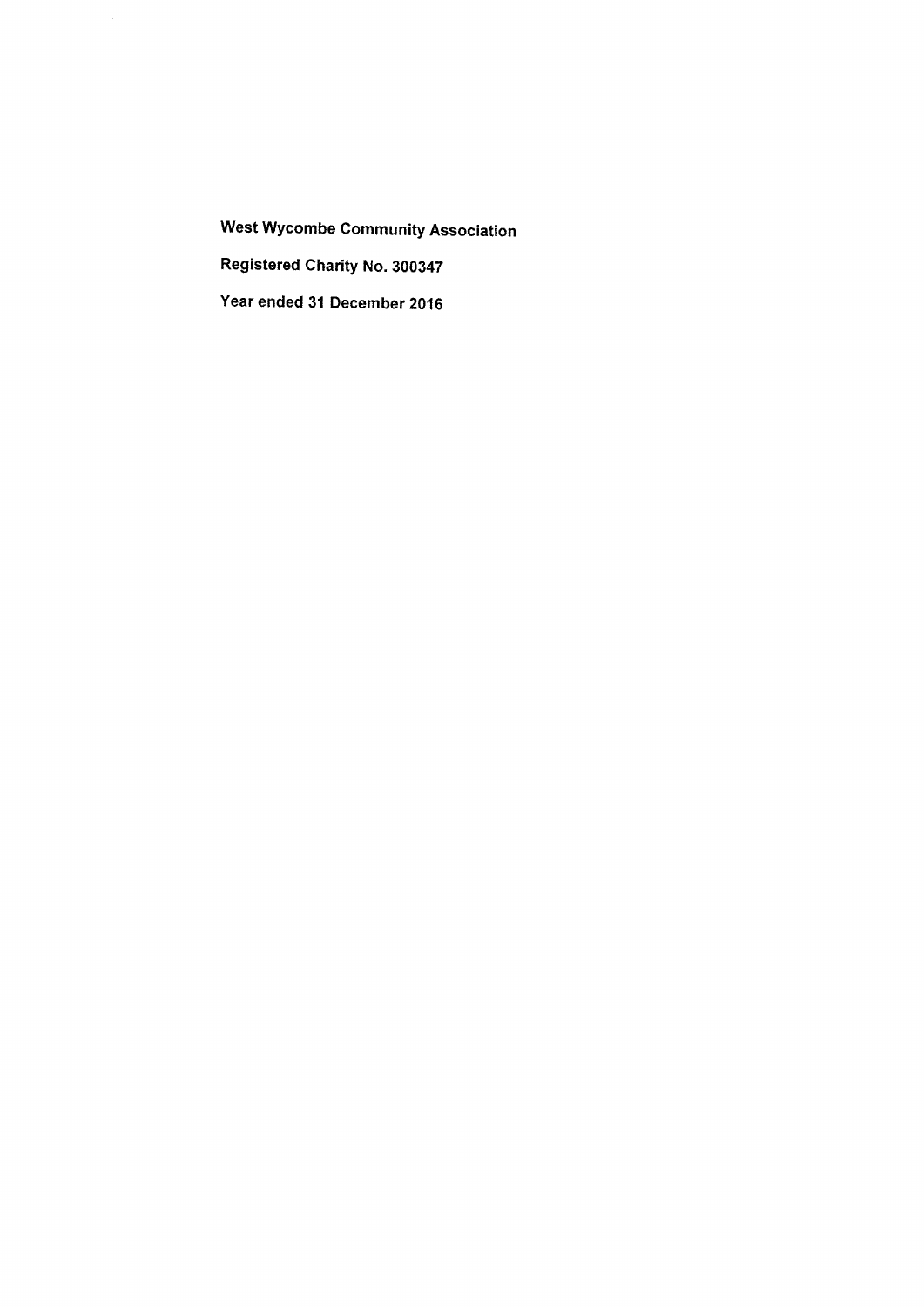## West Wycombe Community Association

## Independent Examiners' Report to the Trustees of West Wycombe Community Association

We report on the accounts of the Association for the year ended 31 December 2016, which comprise the Annual Report; the Receipts and Payments Account; and the Statement of Assets and Liabilities.

#### Respective responsibilities of trustees and examiner

The charity's trustees are responsible for the preparation of the accounts. The charity's trustees consider that an audit is not required for this year under section 144(2) of the Charities Act 2011 (the 2011 Act) and that an independent examination is needed.

lt is my responsibility to:

- examine the accounts under section 145 of the 2011 Act:
- <sup>~</sup> to follow the procedures laid down in the General Directions given by the Charity Commission under section 145(5)(b) of the 2011 Act; and
- to state whether particular matters have come to our attention.

### Basis of independent examiners' report

My examination was carried out in accordance with the General Directions given by the Charity Commissioners. An examination includes a review of the accounting records kept by the charity and a comparison of the accounts presented with those records. lt also includes consideration of any unusual items or disclosures in the accounts, and seeking explanations from you as trustees concerning any such matters. The procedures undertaken do not provide all the evidence that would be required in an audit, and consequently no opinion is given as to whether the accounts present a "true and fair view" and the report is limited to those matters set out in the statement below.

#### Independent examiners' statement

ln connection with my examination, no matter has come to my attention:

(1) which gives me reasonable cause to believe that in any material respect the requirements

- to keep accounting records in accordance with section 130 of the 2011 Act; and
- to prepare accounts which accord with the accounting records and comply with the accounting requirements of the 2011 Act

have not been met; or

(2) to which, in my opinion, attention should be drawn in order to enable a proper understanding of the accounts to be reached.

Elizabeth Horton ACA FCCA Seymour Taylor Audit Limited Statutory Auditor 57 London Road High Wycombe **Buckinghamshire** 

 $HP11 1BS$  Date  $.94.017...$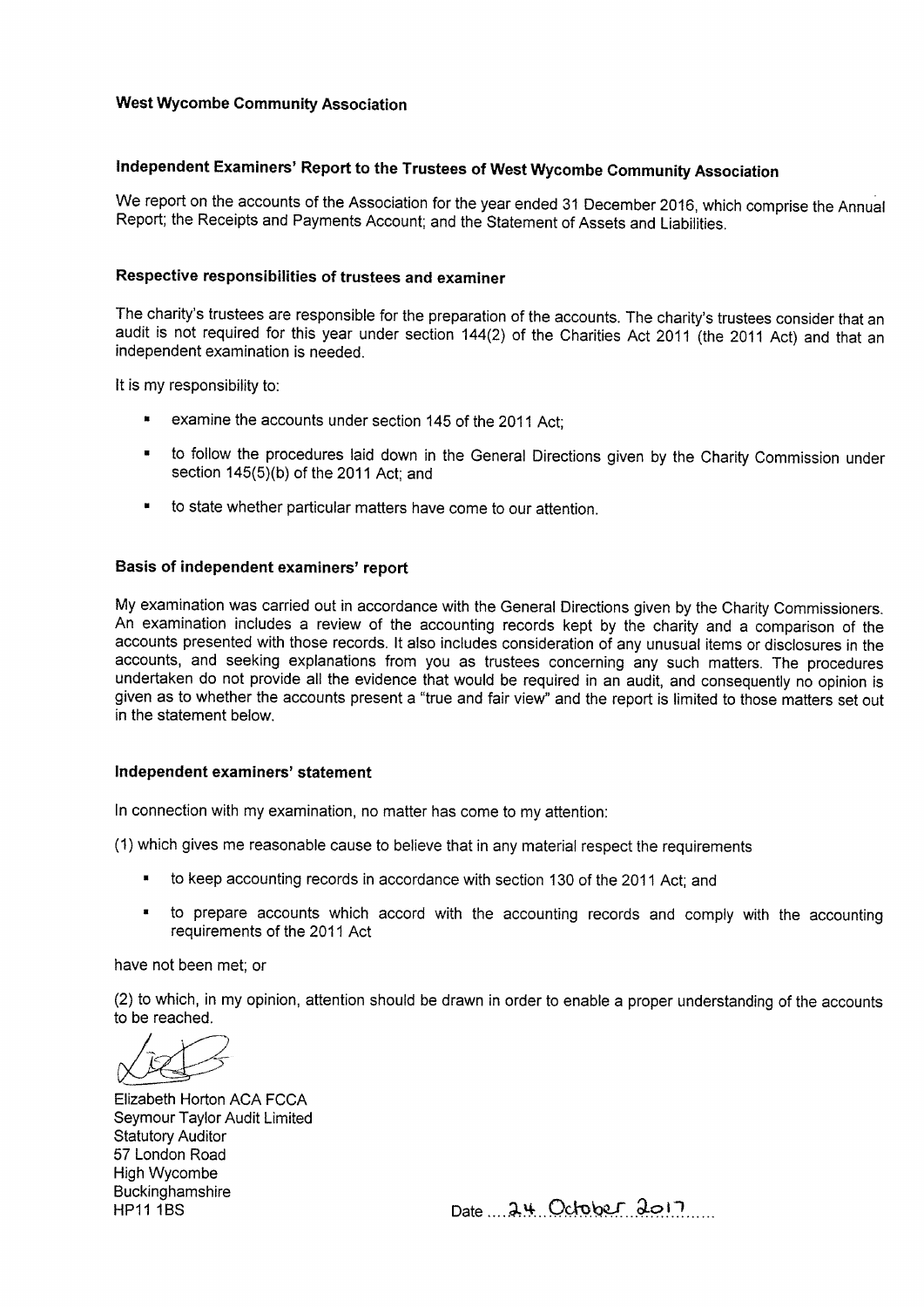## West Wycombe Community Association

## STATEMENT OF ASSETS AND LIABILITIES AT 31 DECEMBER 2016

| <b>MONETARY ASSETS</b>                                                              | Restricted<br>funds $(E)$ | <b>Unrestricted</b><br>funds $(E)$ | <b>Total funds</b><br>$2016$ (£) | <b>Total funds</b><br>2015 $(E)$ |
|-------------------------------------------------------------------------------------|---------------------------|------------------------------------|----------------------------------|----------------------------------|
| <b>Bank Current Account</b><br><b>Bank Business Reserve Account</b><br>Cash in Hand | 1,700<br>                 | 8,133<br>7,832<br>11               | 9,833<br>7,832<br>11             | 10,728<br>7,828<br>11            |
|                                                                                     | 1,700                     | 15,976                             | 17,676                           | 18,567                           |
| <b>DEBTORS</b><br><b>Hall Hire</b>                                                  | $\blacksquare$            | 1.383                              | 1,383                            |                                  |
|                                                                                     | $\blacksquare$            | 1,383                              | 1.383                            |                                  |

### OTHER ASSETS

The Association rents the Village Hall from the National Trust, for a peppercorn rent of E1 per annum.

The Association owns the equipment inside the hall and all new purchases and replacements are written off at cost in the Receipts and Payments Account.

|                       | $\blacksquare$ | 1,757 | 1,757 | 1,130 |
|-----------------------|----------------|-------|-------|-------|
| Electricity           | <b>SHOP</b>    | 589   | 589   | 545   |
| Insurance             | $\bullet$      | 473   | 473   | ۰     |
| <b>Waste Services</b> | $\sim$         | 135   | 135   | 135   |
| Accountancy           | $\bullet$      | 560   | 560   | 450   |
| <b>LIABILITIES</b>    |                |       |       |       |

We approve these accounts and confirm that we have made available all relevant records and information for their preparation.

.. Mr G M Wood (Hon Treasurer)  $\tilde{z}$ ..... Trustee ....... Date